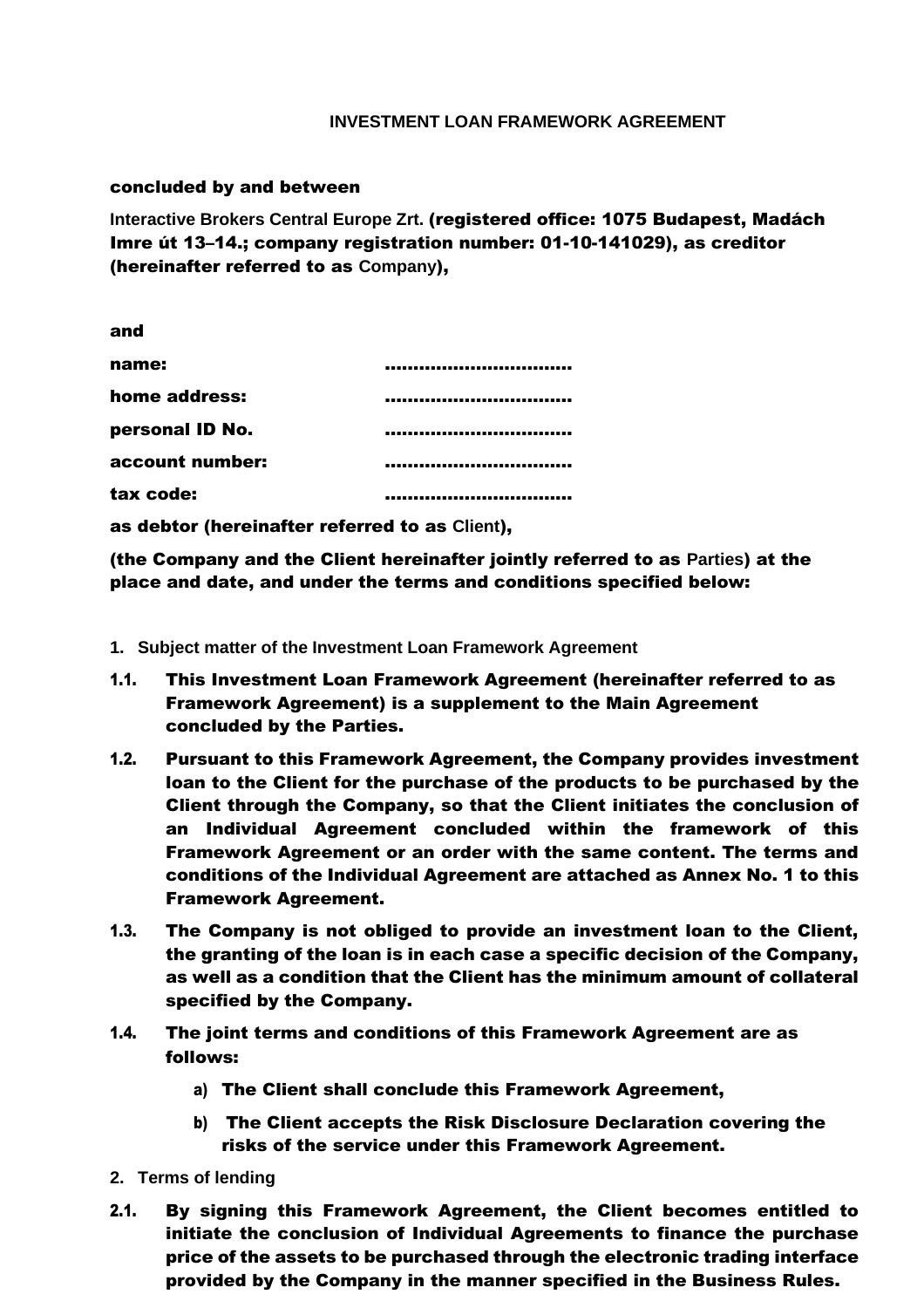- 2.2. The Company will provide investment loan only for the purchase of products included in the list unilaterally determined by it and published in the Announcement in force at the time of the specific borrowing, including the full cost of the transaction, including direct and indirect costs. The Company is entitled to unilaterally change the list of products that can be purchased in this way at any time.
- 2.3. The Company is entitled to decide on the disbursement of the specific investment loan initiated by the Client, and the Company has the right to refuse to lend at any time without giving reasons, even if the asset to be purchased from the loan is included in the list specified above by the Company.
- 2.4. The Company is entitled to unilaterally amend the Framework Agreement in accordance with the provisions of its current Business Rules, with the conditions and restrictions described therein.
- **3. Currency of the loan**
- 3.1. The currency of the loan is determined by the specific nature of the transaction.
- **4. The term of the loan**
- 4.1. Loans granted under the Individual Agreements concluded under this Framework Agreement shall have a maturity until they are repaid or compulsorily liquidated. Repayment of the investment loan and additional expenses taken under the Individual Agreements shall become due in one amount on the date of termination. If the day of termination falls on a public holiday or bank holiday, the Agreement shall be terminated on the first working day following the public holiday or bank holiday.
- **5. Interest**
- 5.1. The Client is obliged to pay interest to the Company on the basis of the loan amount after the loan transaction concluded on the basis of this Framework Agreement until the full repayment of the loan.
- 5.2. The Company charges the loan interest to the Client on a daily basis (Act/365, Act/360).
- 5.3. The rate of interest is published by the Company in an Announcement.
- **6. Repayment**
- 6.1. The loan must be repaid by the Client at maturity, i.e. at the end of the term, in one amount together with the loan interest.
- 6.2. If the Client disposes of the asset purchased from the loan during the term of the Individual Agreement, either in part or in full, the purchase price received from the sale will be used in full to automatically repay the investment loan taken by them. Accordingly, the Client acknowledges and agrees that the amount received from the sale of the asset purchased from the loan will be automatically accounted for by the Company to repay the loan. Following the sale of the last asset purchased from the loan, the Individual Agreement is terminated and if the amount received is not sufficient to repay the loan and interest, then, the Company is entitled to debit the Client's cash balance with the remaining amount of the loan and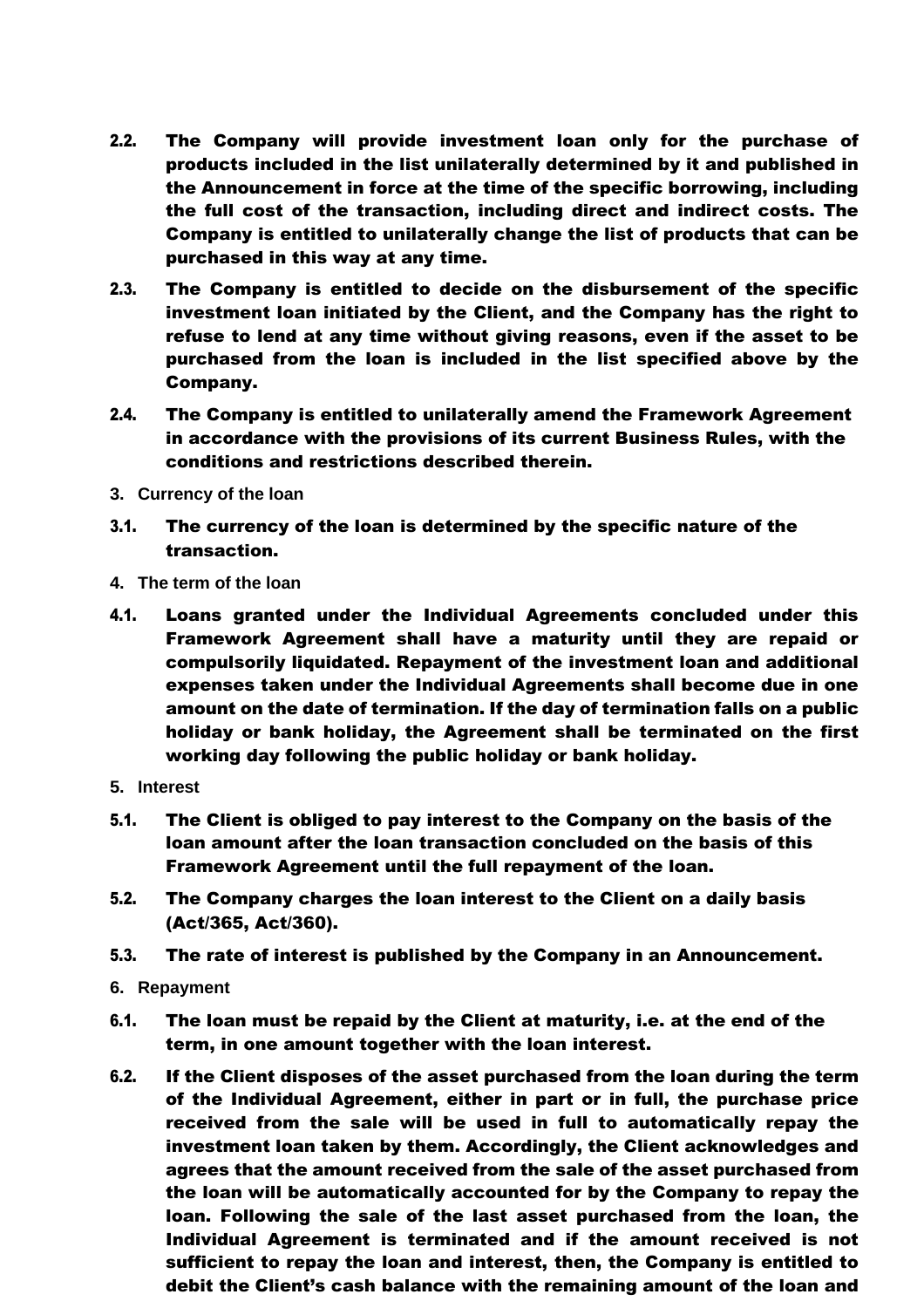to sell (liquidate) the Client's other assets.

- 6.3. If the Client has several Individual Agreements for a specific asset, then upon sale of the asset, the Individual Agreement whose expiration date is closer to the date of sale will be repaid first.
- 6.4. Upon full repayment of the investment loan and its additional expenses to the Company, the relevant Individual Agreement shall be terminated.
- 6.5. In case of late payment, the Client is obliged to pay the default interest specified in the Company's Announcement as interest on arrears in addition to the loan interest.
- **7. Collateral**
- 7.1. As collateral for the Individual Agreement, all cash and financial assets listed on regulated markets in the Client's Account during its existence shall serve as collateral (collateral deposit) to ensure the repayment of the investment loan taken by the Client.
- 7.2. The Company shall specify in the Announcement the minimum proportion of all collateral deposits available on the account and all liabilities debited to the account required for the opening of collateralised positions, as well as the financial assets and value it accepts as collateral deposit for the opening of collateralised positions.
- 7.3. The Client undertakes to ensure that financial assets complying with the limit set by the Company are continuously available on the account of the person concerned within the scope of the Individual Agreement. The Client may be in posession of the subject of the collateral in quantities exceeding the limit, thus, she is entitled to place a transaction or transfer order for cash and financial assets until the balance of its account does not fall below the limit.
- 7.4. The Company may change the minimum amount of collateral deposit, the limit required as collateral for a given investment loan, or the determination of the collateral deposit value of the financial assets used as collateral for the provision of collateral at any time without justification. The Company shall notify the Client in an Announcement of any changes affecting the collateral deposit or limit. If the Client does not accept the change, they are entitled to terminate all valid Individual Agreements in writing on the day prior to the effective date of the change, provided that the Investment Loans and additional expenses taken by him are fully repaid to the Company at the same time as the termination takes effect; failing this, the termination is invalid. In the absence of termination, the changes affecting the security deposit or the Entry Limit shall take effect from the date indicated by the Company on the Client's already concluded Individual Agreements, accordingly, the Client is obliged to ensure that the changed minimum amount of collateral deposit is available on the account of the person concerned on the day the change takes effect. If, as a result of the change, the funds and financial assets in the relevant account of the Client do not comply with the changed requirements, the Company shall act in accordance with the rules on undercollateralization.
- **8. No coverage**
- 8.1. The Company continuously examines the coverage of the securities account. If the quotient of the value of all collateral deposit provided by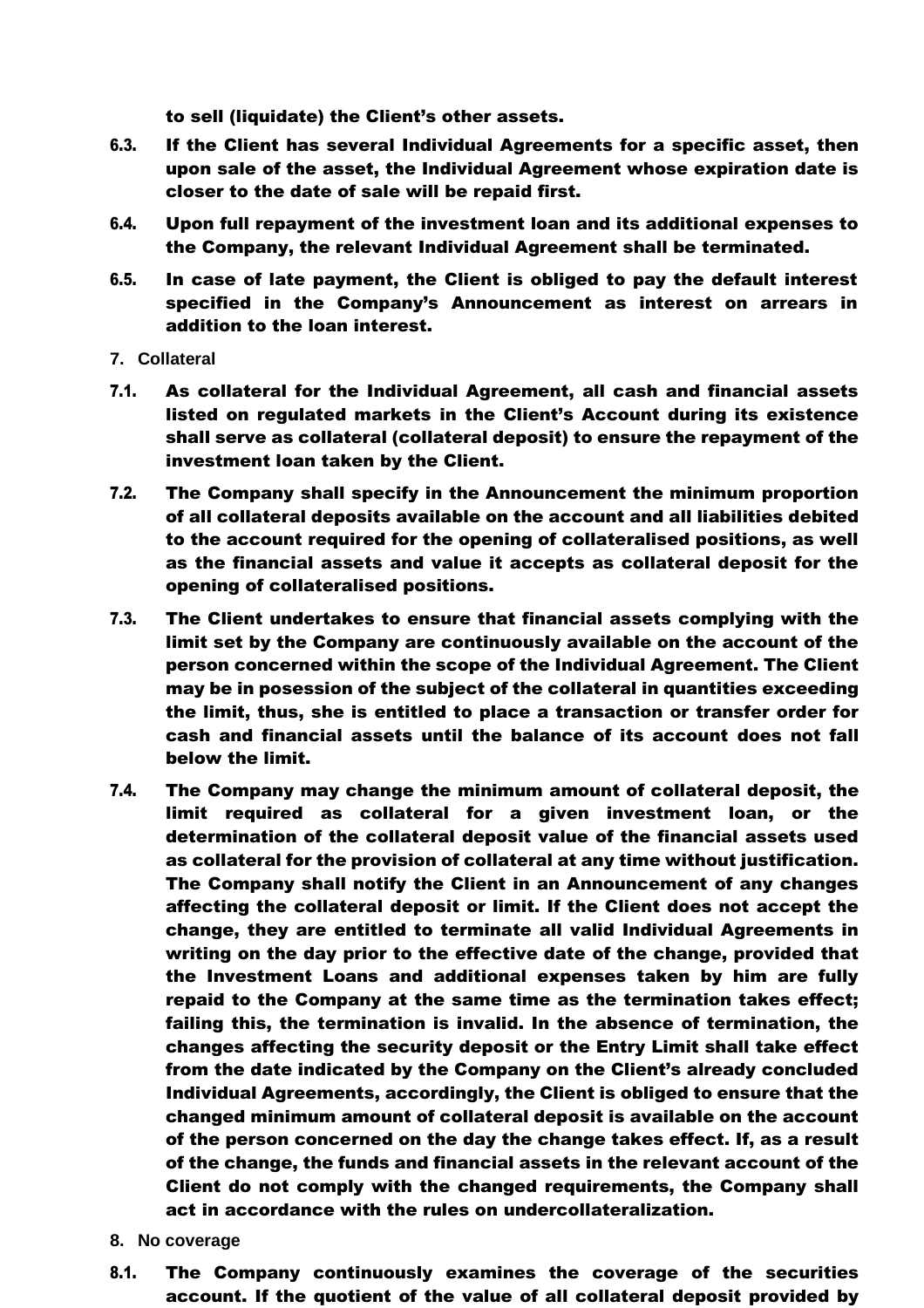the Client and the total liabilities debiting the account does not reach the minimum amount specified by the Company in the Announcement, the Company is entitled to follow the liquidation order specified in the Announcement, sell either existing assets or the asset purchased from the loan and use the proceeds from the sale to reduce the Client's outstanding loan amount (liquidation) to the extent that after the sale the quotient of the total collateral deposit and the total liabilities to the account reaches the limit.

- 8.2. The Company is not obliged to issue a margin call to the Client.
- **9. Provisions on data processing**
- 9.1. The Client acknowledges that the Company provides data to the Central Credit Information System in order to fulfil its legal obligations. The Client declares that they have received full information from the Company about the Central Credit Information System, the rules of data transfer and data processing, and the available legal remedies, the detailed provisions of which are contained in the annexes to the Company's Business Rules.
- 9.2. The purpose of processing the provided data in accordance with the legislation: to verify the fulfilment of the rights and obligations included in this Agreement, to enforce the legitimate interests of the Company, to settle accounts in accordance with the legal relationship regulated in this contract, risk analysis and evaluation, and to maintain contact.
- 9.3. Duration of data processing: the end of the 5th year following the termination of the legal relationship between the Client and the Company, except for personal data specified in Act CXXXVI of 2007 on the Prevention and Combatting of Money Laundering and Terrorist Financing, which the Company is obliged to retain for 8 years from the termination of the business relationship in accordance with the provisions of the said Act.
- 9.4. The data processing is performed by the Company in its own organisation. Should data be transferred in the framework of outsourcing, in accordance with the provisions of Act CXXXVIII of 2007 (Investment Firms Act), the scope and the performer of the outsourced activity are also indicated in the annex to the Company's Business Rules.
- **10. Termination of the Framework Agreement**
- 10.1. This Framework Agreement shall enter into force on the date of approval by the Parties and shall be concluded for an indefinite period.
- 10.2. The termination and cancellation of this framework agreement shall be governed by the provisions of the Main Agreement, the Business Rules and its annexes, as well as the provisions of the Announcements.
- 10.3. Individual Agreements entered into by the Client shall automatically terminate upon termination of the Framework Agreement, and in this case, the Company is entitled to sell the assets purchased from the loan, and if the amount received is not sufficient to repay the loan and interest, the Company is entitled to increase the negative cash balance of the Client with the remaining amount of the loan. The rules for clearing the negative balance are contained in the Company's Business Rules.
- **11. Closing provisions**
- 11.1. In matters not regulated in this Framework Agreement and in the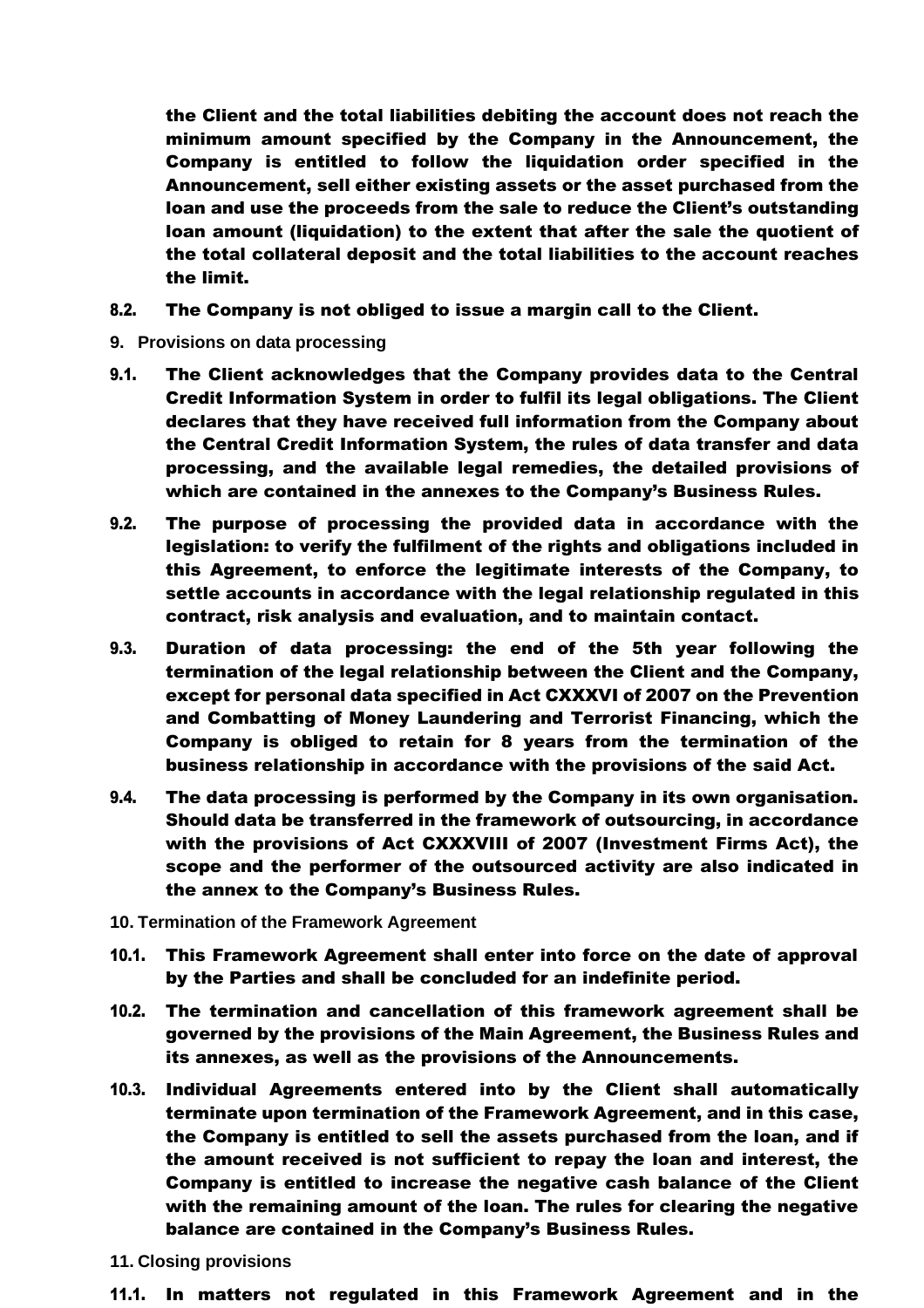interpretation of terms not defined, the Main Agreement and other agreements previously concluded between the Company and the Client, as well as the Company's Business Rules and other regulations and Announcements in force at any time shall be followed.

- 11.2. The Company is not liable for the consequences of corporate events at the issuer of the loan asset, for changes in the characteristics of the security as a result of the corporate event and the effects of those changes on specific investment loan.
- 11.3. The Parties shall endeavour to settle disputes arising out of this Framework Agreement primarily in an amicable manner. The Client may indicate its objections, claims and complaints arising from this Main Agreement in accordance with the provisions of the Complaint Handling Policy. The Company will investigate the matter and make a resolution within thirty days, of which the Client will be notified in writing. If the above procedure does not lead to a result, the Parties—if the Client does not qualify as a consumer—submit to the exclusive competence and jurisdiction of the Commercial Court of Arbitration. The Commercial Court of Arbitration shall act in accordance with its own Rules of Procedure, in the Hungarian language. The Client is entitled to exclude the exclusive competence and jurisdiction of the Commercial Court of Arbitration with a unilateral declaration made at the time of concluding the agreement. If a Client qualifies as a consumer, the general rules of the Civil Procedures (Pp. or Civil Procedures Act) shall apply.

Budapest, ..................................... day …………………. month ..…… year

**Client Company**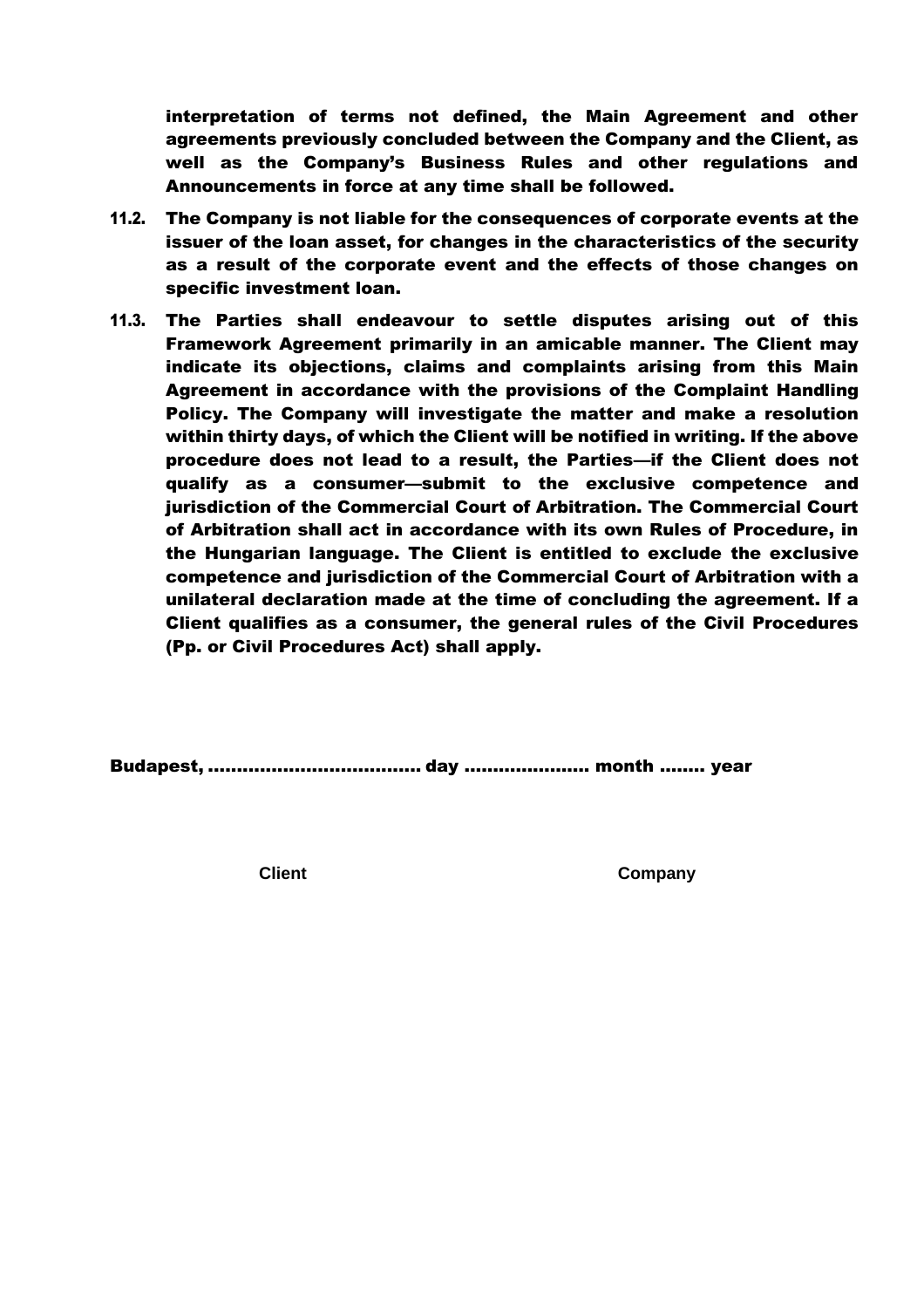## **Individual Agreement**

## concluded by and between

**Interactive Brokers Central Europe Zrt.** (registered office: 1075 Budapest, Madách Imre út 13–14.; company registration number: 01-10-141029), as Contractor (hereinafter referred to as **Company**),

| and             |  |
|-----------------|--|
| name:           |  |
| home address:   |  |
| personal ID No. |  |
| account number: |  |
| tax code:       |  |

as client (hereinafter referred to as **Client**),

(the Company and the Client hereinafter jointly referred to as **Parties**) at the place and date, and under the terms and conditions specified below:

- 1. The Parties stipulate that an investment loan framework agreement (hereinafter referred to as Framework Agreement) has been concluded between them, under which the Client is entitled to request an investment loan from the Company at least by giving an order in accordance with the terms of this agreement or concluding this agreement.
- 2. The Company provides an investment loan to the Client for the purchase of a product defined by the following parameters: product's name, quantity, ISIN code, the site of the execution of the transaction, term.
- 3. Prior to granting of the loan, all amounts of cash in the Client's account will be used to purchase the affected products, and the Company will disburse the investment loan only to the part of the purchase price exceeding the above cash balance.
- 4. This Agreement shall automatically terminate upon termination of the Framework Agreement, in which case the Company is entitled to sell the assets purchased from the loan, and if the amount received is not sufficient to repay the loan and interest, the Company is entitled to increase the negative cash balance of the Client with the remaining amount of the loan.
- 5. If the issuer of the products involved in the lending event has a corporate event that affects the number, nominal value or ISIN of the security, the Company is entitled—upon its specific decision—to terminate this agreement with immediate effect on the trading day preceding the corporate event.
- 6. The Company is entitled to terminate the specific Individual Agreement(s) (even without terminating the Framework Agreement or any other Individual Agreement entered into under it) in all cases where it is entitled to terminate the Framework Agreement.
- 7. The Individual Agreement is concluded electronically.